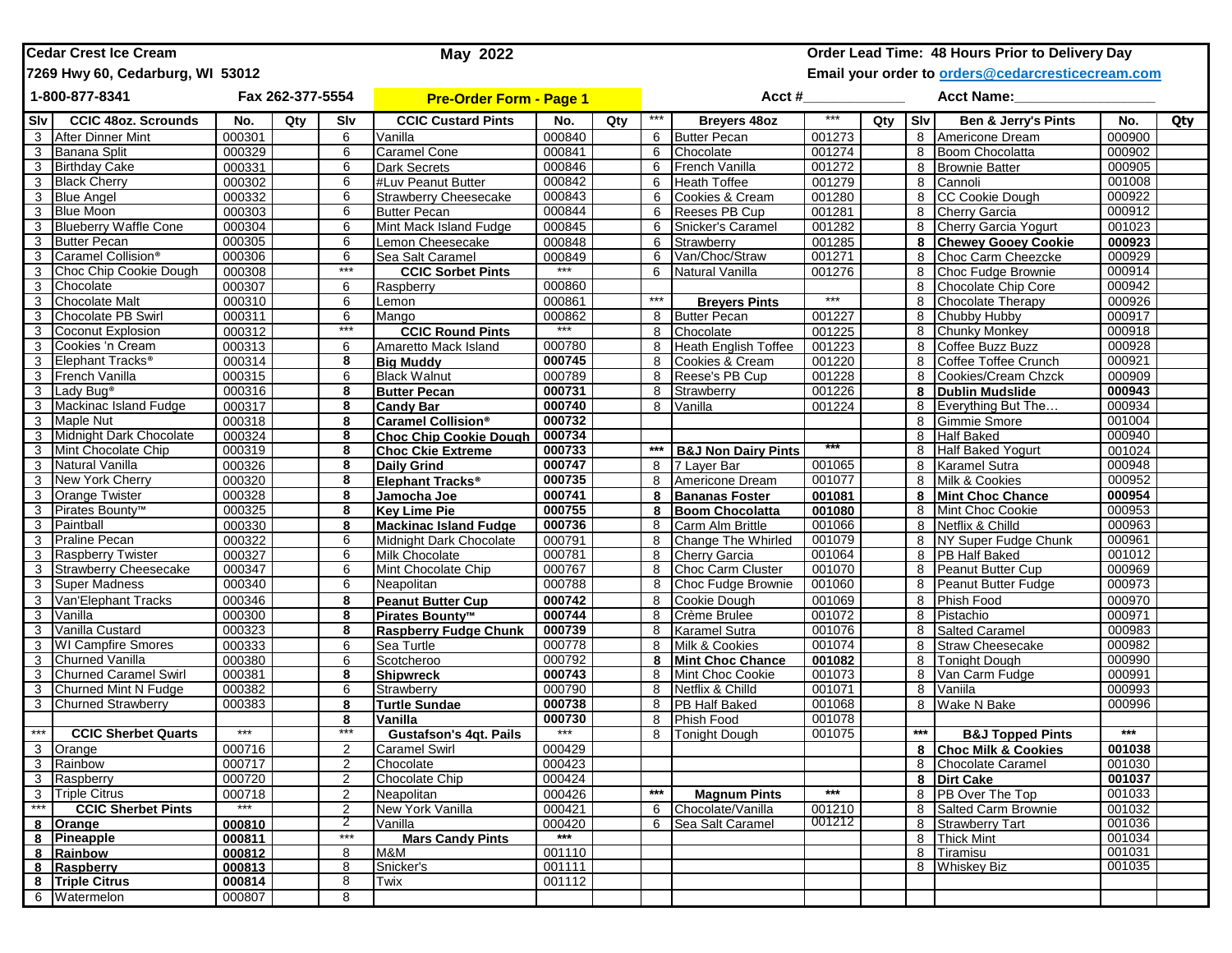|                                    | <b>Cedar Crest Ice Cream</b>                                |                  |     | May 2022                       | Order Lead Time: 48 Hours Prior to Delivery Day        |                  |            |         |                                                                                    |                   |         |                                                   |                                                             |                  |     |
|------------------------------------|-------------------------------------------------------------|------------------|-----|--------------------------------|--------------------------------------------------------|------------------|------------|---------|------------------------------------------------------------------------------------|-------------------|---------|---------------------------------------------------|-------------------------------------------------------------|------------------|-----|
|                                    | 7269 Hwy 60, Cedarburg, WI 53012                            |                  |     |                                |                                                        |                  |            |         |                                                                                    |                   |         | Email your order to orders@cedarcresticecream.com |                                                             |                  |     |
| 1-800-877-8341<br>Fax 262-377-5554 |                                                             |                  |     | <b>Pre-Order Form - Page 2</b> |                                                        |                  |            | Acct #  |                                                                                    | <b>Acct Name:</b> |         |                                                   |                                                             |                  |     |
| Slv                                | <b>Talenti Gelato</b>                                       | <b>No</b>        | QTY | Slv                            | <b>Cedar Crest Bulk Nov</b>                            | No               | <b>QTY</b> | Slv     | <b>Cedar Crest Retail</b>                                                          | No                | QTY SIV |                                                   | <b>Mars Retail Novelties</b>                                | No               | Qty |
| 8                                  | Sea Salt Caramel                                            | 001150           |     | $2 - 12$                       | Choc-O-Chiller Malt Cup                                | 001757           |            | 6-8     | Vanilla Cups                                                                       | 001540            |         | $8 - 14$                                          | Dove Mini - Dark Choc                                       | 001640           |     |
| 8                                  | South Butter Pecan                                          | 001151           |     |                                |                                                        |                  |            |         | 6-8 Blue Moon Cups                                                                 | 001542            |         | $12 - 5$                                          | Snickers                                                    | 001450           |     |
| 8                                  | Choc PB Cup                                                 | 001152           |     | $***$                          | <b>Unilever Bulk Novelties</b>                         |                  |            | 6-8     | <b>Rainbow Sherbet Cups</b>                                                        | 001543            |         | $12 - 5$                                          | Twix                                                        | 001452           |     |
| 8                                  | Caramel Cke Crunch                                          | 001154           |     | $1 - 12$                       | <b>B&amp;J Cup Americone Dr</b>                        | 001729           |            | 6-8     | Chocolate Malt Cups                                                                | 001545            |         | 8-4                                               | M&M Vanilla Sand                                            | 001445           |     |
| 8                                  | Sicilian Pistachio                                          | 001156           |     | $1 - 12$                       | B&J Cup Chery Garcia                                   | 001735           |            | 6-8     | Mint 'N Fudge Cups                                                                 | 001547            |         | $8 - 4$                                           | <b>M&amp;M Mint Sandwich</b>                                | 001446           |     |
| 8                                  | Mediterranean Mint                                          | 001158           |     | $1 - 12$                       | B&J Cup C.C.C.D.                                       | 001737           |            | $6 - 8$ | Happy Birthday Cups                                                                | 001544            |         | $8 - 4$                                           | M&M Choc Cookie                                             | 001447           |     |
| 8                                  | <b>Roman Rasp Sorbetto</b><br><b>LAYERS Caramel Truffle</b> | 001156           |     | $1 - 12$                       | <b>B&amp;J Cup ChocFdgBrne</b>                         | 001736           |            | $6 - 8$ | Churned Choco Swirl Cups                                                           | 001548            |         |                                                   | <b>Blue Bunny Retail Nov</b>                                |                  |     |
| 8                                  | LAYERS Van Fdg Cookie                                       | 001160           |     | $1 - 12$<br>$1 - 24$           | <b>B&amp;J Cookie Dough Slices</b>                     | 001716<br>001724 |            | $6 - 8$ | <b>Churned Carmel Swirl Cups</b>                                                   | 001549            |         | $6 - 8$<br>$6-8$                                  | <b>BB Vanilla Mini Cone</b><br><b>BB Caramel Mini Cones</b> | 001570           |     |
| 8                                  |                                                             | 001161           |     | $1 - 12$                       | <b>B&amp;J Cookie Dough Chunks</b><br>B&J Pup Cup - PB | 001710           |            | $***$   | <b>Unilever Retail Novelties</b>                                                   | $***$             |         | 6-12                                              | <b>RWB Bomb Pop</b>                                         | 001571<br>001600 |     |
|                                    | <b>Mars Bulk Novelties</b>                                  |                  |     | $1 - 12$                       | B&J Pup Cup - Pumpkin                                  | 001711           |            |         | 3-6 B&J Cookie Dough Slices                                                        | 001418            |         | $6 - 12$                                          | Watermelon Bomb Pop                                         | 001601           |     |
| $1 - 12$                           | DoveBar Van/Milk Choc                                       | 001950           |     | $1 - 24$                       | <b>GH Choc Chip Sandwich</b>                           | 001775           |            |         | 6-4 B&J Pup Cup PB Pretzel                                                         | 001437            |         |                                                   |                                                             |                  |     |
|                                    | 1-12 DoveBar Van/Dark Choc                                  | 001951           |     | $1 - 24$                       | Choco Taco                                             | 001776           |            |         | 6-4 B&J Pup Cup Pumpkin Cookie                                                     | 001438            |         | $***$                                             | <b>Budget \$avers Pops</b>                                  | ***              |     |
|                                    | 1-12 DoveBarAlm/Milk Choc                                   | 001952           |     | $1 - 24$                       | Classic Chocolate Eclair                               | 001777           |            |         | 6-10 Breyers Vanilla Cups                                                          | 001592            |         |                                                   | 12-12 Sugar Free Twin Pops                                  | 001625           |     |
| $1 - 24$                           | M&M Vanilla Sandwich                                        | 001962           |     | $1 - 24$                       | <b>Classic Straw Shortcake</b>                         | 001778           |            | 8-6     | Cookies & Cream Bar                                                                | 001507            |         |                                                   | 18-10 Assorted Twin Pops                                    | 001650           |     |
| $1 - 24$                           | M&M Mint Sandwich                                           | 001963           |     | $1 - 24$                       | Creamsicle Bar                                         | 001786           |            | 6-4     | <b>GH Cookie Sandwhich</b>                                                         | 001439            |         |                                                   | 18-10 Tropical Twin Pops                                    | 001651           |     |
| 1-48                               | Snicker's 2.8 oz                                            | 001970           |     | $1 - 24$                       | <b>Cyclone Pop</b>                                     | 001785           |            | 8-6     | <b>GH Creamsicle</b>                                                               | 001504            |         |                                                   | 18-10 Banana Twin Pops                                      | 001652           |     |
| $1 - 24$                           | Snicker's Cone                                              | 001971           |     | $1 - 12$                       | <b>GH Giant King Cone</b>                              | 001796           |            |         | 8-6 GH Strawberry Shortcake                                                        | 001494            |         |                                                   | 18-10 Root Beer Twin Pops                                   | 001653           |     |
| 1-48                               | Twix 3. oz. Bar                                             | 001958           |     | $1 - 24$                       | <b>GH Giant Van Sandwich</b>                           | 001800           |            |         | 6-4 Klon Cookies N Cream Cone                                                      | 001434            |         |                                                   | <b>North Star Retail Nov</b>                                |                  |     |
| $1 - 48$                           | <b>Twix Cookies&amp; Cream</b>                              | 001974           |     | $1 - 24$                       | <b>King Cone</b>                                       | 001815           |            |         | 6-4 Klon Vanilla Cone                                                              | 001433            |         | 6-6                                               | <b>Nutty Sundae Cone</b>                                    | 001482           |     |
| $1 - 12$                           | <b>Starburst Sorbet Bar</b>                                 | 001956           |     | $1 - 24$                       | <b>Klondike Original</b>                               | 001817           |            |         | 12-6 Klondike Bar                                                                  | 001478            |         |                                                   |                                                             |                  |     |
|                                    |                                                             |                  |     | $1 - 24$                       | <b>Klondike Shake Chocolate</b>                        | 001822           |            |         | 6-8 Klondike Cone - Van/Choc                                                       | 001575            |         |                                                   | <b>Cedar Crest BULK</b>                                     |                  |     |
|                                    |                                                             |                  |     | $1 - 24$                       | <b>Klondike Shake Vanilla</b>                          | 001823           |            |         | 12-6 Klondike Heath                                                                | 001474            |         | ***                                               | 4oz IC Foam                                                 | $***$            |     |
|                                    |                                                             |                  |     | $4 - 24$                       | Lick A Color-Sour                                      | 001832           |            |         | 8-12 Klondike Mini Orginals                                                        | 001620            |         | 1-48                                              | Vanilla                                                     | 002060           |     |
|                                    |                                                             |                  |     | $1 - 20$                       | Magnum Almd Bar                                        | 001835           |            |         | 12-6 Klondike Reeses                                                               | 001488            |         | 1-48                                              | Chocolate                                                   | 002061           |     |
| ***                                | <b>ICEE Bulk Novelties</b>                                  |                  |     | $1 - 12$                       | Magnum Dbl Carmel Bar                                  | 001837           |            |         | 6-6 Klondike Shake - Choc                                                          | 001477            |         | 1-48                                              | Strawberry                                                  | 002062           |     |
| $1 - 24$                           | Icce Blue Raspberry                                         | 001940           |     | $1 - 12$                       | <b>Magnum Cookie Duet</b>                              | 001838           |            | 6-6     | Klondike Shake - Vanilla                                                           | 001476            |         | 1-48                                              | Chocolate Yogurt                                            | 002095           |     |
| $1 - 24$                           | <b>Icce Cherry</b>                                          | 001941           |     | $1 - 18$                       | <b>Minions</b>                                         | 001845           |            |         | 12-6 Klondike Vanilla Sandwich                                                     | 001495            |         | 1-48                                              | <b>Strawberry Yogurt</b>                                    | 002097           |     |
| $1 - 24$                           | Luigi's Lemon Ice                                           | 001942           |     | $1 - 12$                       | Mrs Fields Cookie Sand                                 | 001841           |            |         | 8-3 Magnum Double Caramel                                                          | 001425            |         | 1-48                                              | Vanilla Yogurt                                              | 002098           |     |
|                                    |                                                             |                  |     | $1 - 12$                       | Giant Cookies/Cream Cone                               | 001795           |            |         | 8-3 Magnum Double Choc                                                             | 001426            |         | 1-48                                              | <b>Orange Sherbet</b>                                       | 002075           |     |
| $***$                              | <b>Rich's Bulk Novelties</b>                                | ***              |     | $1 - 24$                       | Cookies&Cream Ice Cr Bar                               | 001848           |            |         | 8-3 Magnum Double Rasp                                                             | 001427            |         | 1-48                                              | <b>Raspberry Sherbet</b>                                    | 002076           |     |
| 4-24                               | Rich's Ice Cream Bar                                        | 001976           |     | $1 - 24$                       | KI Cookies & Cream Sand                                | 001818           |            |         | 6-6 Magnum Mini Caramel                                                            | 001502            |         | $***$                                             | <b>4oz IC Plastic</b>                                       | $***$            |     |
| $4 - 24$                           | <b>Rich's LF Vanilla Sand</b>                               | 001982           |     | $1 - 24$                       | Pop-Up Orange                                          | 001857           |            |         | 6-6 Magnum Mini Ruby                                                               | 001503            |         | 1-48                                              | Vanilla                                                     | 002040           |     |
| $4 - 24$                           | <b>Rich's LF Fudge Bar</b>                                  | 001987           |     | $1 - 24$                       | Pop-Up Rainbow                                         | 001858           |            | 6-6     | Magnum Mini Variety                                                                | 001513            |         | 1-48                                              | <b>ButterScotch Sundae</b>                                  | 002041           |     |
| $4 - 24$                           | <b>Rich's LF Orange Cream</b>                               | 001977           |     | $1 - 24$                       | Popsicle Fruit Twister S/B/V                           | 001856           |            |         | 6-6 Minions Bar                                                                    | 001499            |         | 1-48                                              | Chocolate Sundae                                            | 002042           |     |
| $1 - 24$                           | <b>Crumble Cone</b>                                         | 001995           |     | $6 - 12$                       | Rainbow Pop                                            | 001855           |            | $6-9$   | Popsicle Double Pops                                                               | 001580            |         | 1-48<br>***                                       | <b>Strawberry Sundae</b>                                    | 002043           |     |
| $4 - 24$                           | <b>Rich's LF Rain. Polar Pole</b>                           | 001998           |     | $1 - 24$                       | Reeses PB CUP                                          | 001877           |            |         | 6-18 Popsicle Jolly Rancher                                                        | 001659            |         |                                                   | <b>3oz IC Plastic</b>                                       |                  |     |
| $4 - 24$                           | <b>Rich's LF Choc Shrtcke</b>                               | 001997           |     | $1 - 18$                       | Spiderman                                              | 001891           |            |         | 6-18 Popsicle Pop O/C/G                                                            | 001655            |         |                                                   | 1-60 Vanilla                                                | 002160           |     |
| $4 - 24$                           | <b>Rich's LF Straw Shtcke</b>                               | 001996           |     | $1 - 18$                       | SpongeBob Bar                                          | 001892           |            |         | 6-18 Popsicle SF OCG                                                               | 001656            |         | $1-60$                                            | <b>Chocolate Malt</b>                                       | 002164           |     |
|                                    |                                                             |                  |     | ***                            |                                                        | ***              |            |         | 6-18 Popsicle Tropical                                                             | 001654            |         | $1 - 60$                                          | <b>Strawberry Sundae</b>                                    | 002175           |     |
| ***                                |                                                             | ***              |     |                                | <b>North Star Novelties</b>                            | 001922           |            |         | 6-6 Popsicle Twister - St/Bbery<br>6-6 Popsicle Twister - St/Mngo                  | 001501<br>001500  |         | 1-60<br>$1-60$                                    | Chocolate Sundae                                            | 002176<br>002177 |     |
|                                    | <b>Blue Bunny Bulk Nov</b>                                  |                  |     | $1 - 24$                       | Old Fashion Cone                                       |                  |            |         |                                                                                    |                   |         |                                                   | <b>Butterscotch Sundae</b>                                  |                  |     |
|                                    | 1-24 Heath Ice Cream Bar<br>1-24 Bomb Pop - Jolly Rancher   | 007060<br>007010 |     | $6 - 24$                       | Ice Cream Sandwich                                     | 001932<br>001930 |            |         | 8-6 Reese's Cup<br>6-4 Vienetta Vanilla                                            | 001497<br>001401  |         |                                                   | 1-60 Mint 'n Fudge<br>1-60 Vanilla NFNS                     | 002162<br>002190 |     |
|                                    | 1-24 Bomb Pop - RWB                                         | 007011           |     | $6 - 24$                       | <b>Twin Pops</b>                                       |                  |            |         |                                                                                    |                   |         |                                                   | 1-60 Chocolate Twist NFNS                                   | 002191           |     |
|                                    | 1-18 Teen Mutant Ninja Turtles                              | 007015           |     |                                |                                                        |                  |            |         | <b>Cool Jack's Sandwiches</b>                                                      | ***               |         |                                                   | 1-60 Strawberry Twist NFNS                                  | 002192           |     |
|                                    | 1-24 Choc/Van Twist Cone                                    | 007030           |     |                                | <b>B&amp;J Retail Dough Chunks</b>                     | ***              |            | $6 - 4$ | Classic Jack Sandwich                                                              | 001428            |         |                                                   | 1-60 Rainbow Sherbet                                        | 002180           |     |
|                                    | 1-24 Froze Fruit - Strawberry                               | 007050           |     | $8 - 1$                        | <b>B&amp;J Cookie Dough Chunks</b>                     | 004096           |            |         | 6-4 Jack Attack Sandwich                                                           | 001429            |         |                                                   |                                                             |                  |     |
|                                    | 1-24 Froze Fruit - Coconut                                  | 007051           |     | $8 - 1$                        | <b>B&amp;J PB Dough Chunks</b>                         | 004097           |            |         | 6-4 Jack Frost Sandwich                                                            | 001430            |         |                                                   |                                                             |                  |     |
|                                    | 1-24 Froze Fruit - Mango                                    | 007052           |     |                                |                                                        |                  |            |         |                                                                                    |                   |         |                                                   |                                                             |                  |     |
|                                    |                                                             |                  |     |                                |                                                        |                  |            | ***     | Please note: Only the yellow highlighted items are part of the smart snack program |                   |         |                                                   |                                                             |                  |     |
|                                    |                                                             |                  |     |                                |                                                        |                  |            |         |                                                                                    |                   |         |                                                   |                                                             |                  |     |